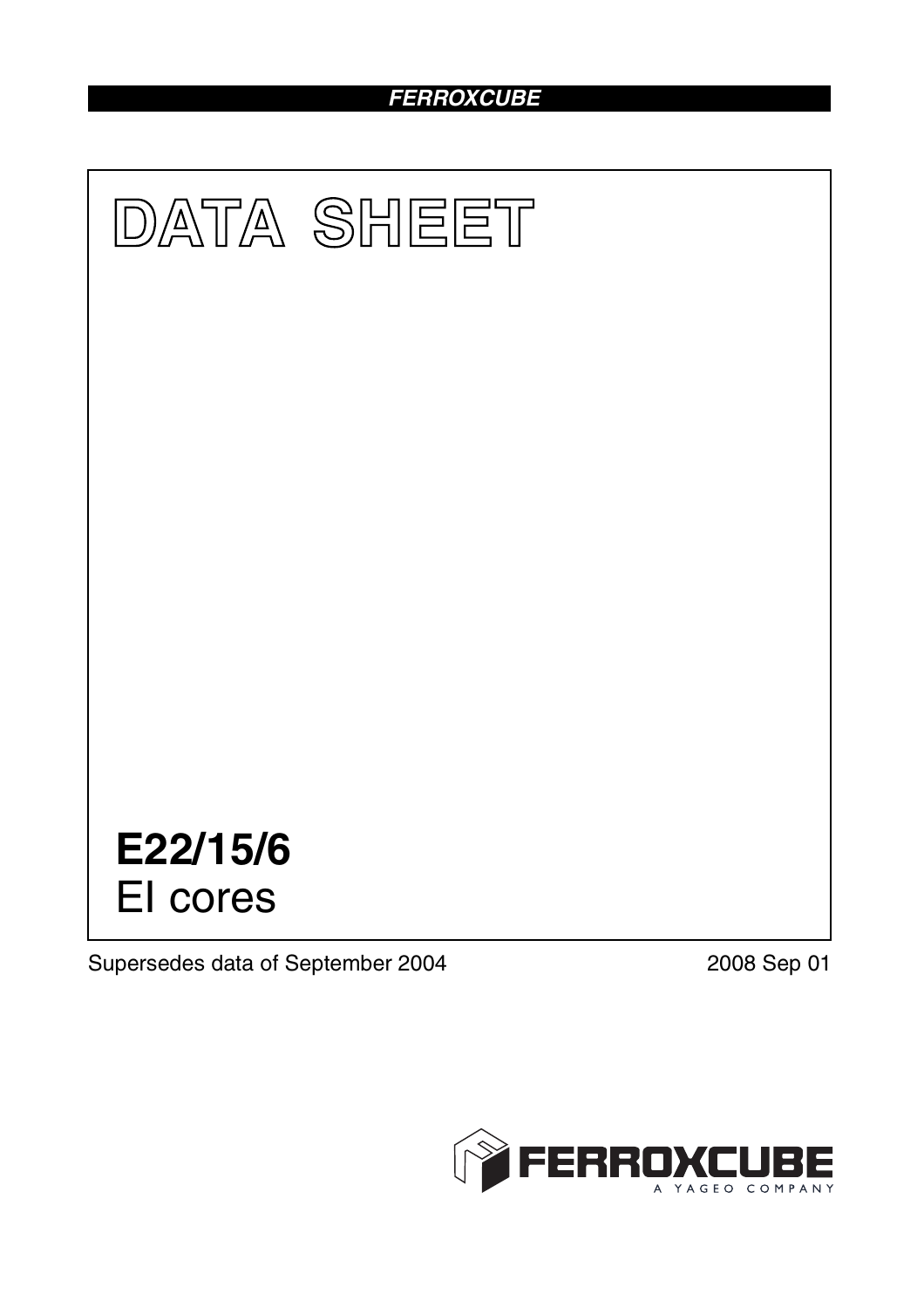# EI cores E22/15/6

### **CORES**

### **Effective core parameters of an E / I combination**

| <b>SYMBOL</b>           | <b>PARAMETER</b> | <b>VALUE</b>  | <b>UNIT</b>     |
|-------------------------|------------------|---------------|-----------------|
| $\Sigma(I/A)$           | core factor (C1) | 1.33          | $mm-1$          |
| $V_{e}$                 | effective volume | 1450          | mm <sup>3</sup> |
| $\mathsf{I}_\mathsf{e}$ | effective length | 44.0          | mm              |
| $A_{\rm e}$             | effective area   | 33.1          | mm <sup>2</sup> |
| $A_{min}$               | minimum area     | 32.0          | mm <sup>2</sup> |
| m                       | mass of E core   | $\approx 5.9$ | g               |
| m                       | mass of I core   | $\approx 2.3$ | g               |

# **Ordering information for I cores**

| <b>GRADE</b> | <b>TYPE NUMBER</b> |  |
|--------------|--------------------|--|
| 390<br>- 26. | I22/4/6-3C90       |  |





# **Core halves for use in combination with an I core**

 $A_L$  measured in combination with an I core, clamping force for  $A_L$  measurements 20  $\pm$  10 N;

| <b>GRADE</b> | (nH)             | μe             | <b>AIR GAP</b><br>$(\mu m)$ | <b>TYPE NUMBER</b> |
|--------------|------------------|----------------|-----------------------------|--------------------|
| 3C90         | $1750 \pm 25 \%$ | $\approx$ 1850 | $\approx$ U                 | E22/15/6-3C90      |

#### **Properties of core sets under power conditions**

| <b>GRADE</b>          | B (mT) at                                     |                                                | CORE LOSS (W) at                                |                                               |
|-----------------------|-----------------------------------------------|------------------------------------------------|-------------------------------------------------|-----------------------------------------------|
|                       | $H = 250$ A/m;<br>f = 25 kHz:<br>$T = 100 °C$ | $f = 25$ kHz;<br>$B = 200$ mT;<br>$T = 100 °C$ | $f = 100$ kHz:<br>$B = 100$ mT;<br>$T = 100 °C$ | f = 400 kHz:<br>$B = 50 mT$ ;<br>$T = 100 °C$ |
| E22/15/6+I22/4/6-3C90 | $\geq$ 330                                    | $\leq 0.17$                                    | $≤ 0.17$                                        |                                               |